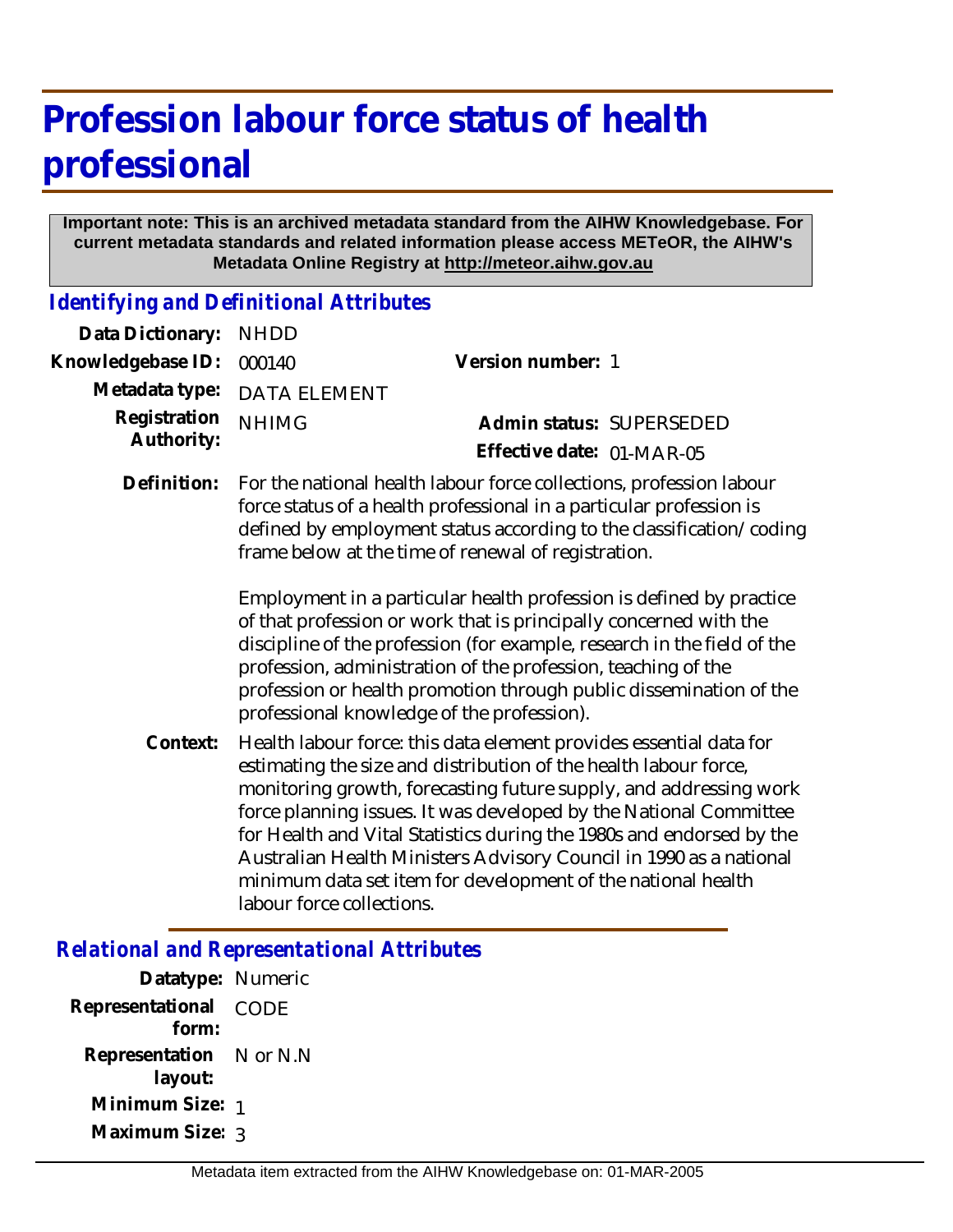| Data Domain: 1 |                | Employed in the profession: working in/practising                                                     |
|----------------|----------------|-------------------------------------------------------------------------------------------------------|
|                | $\overline{2}$ | the reference profession - in reference State<br>Employed in the profession: working in/practising    |
|                |                | the reference profession - mainly in other State(s)                                                   |
|                |                | but also in reference State                                                                           |
|                | 3              | Employed in the profession: working in/practising                                                     |
|                |                | the reference profession - mainly in reference State                                                  |
|                |                | but also in other State(s)                                                                            |
|                | 4              | Employed in the profession: working in/practising                                                     |
|                |                | the reference profession - only in State(s) other than                                                |
|                |                | reference State                                                                                       |
|                | 5.1            | Employed elsewhere, looking for work in the                                                           |
|                |                | profession: in paid work not in the field of                                                          |
|                |                | profession but looking for paid work/practice in                                                      |
|                |                | the profession - seeking either full-time or part-time                                                |
|                |                | work                                                                                                  |
|                | 5.2            | Employed elsewhere, looking for work in the                                                           |
|                |                | profession: in paid work not in the field of                                                          |
|                |                | profession but looking for paid work/practice in                                                      |
|                |                | the profession - seeking full-time work                                                               |
|                | 5.3            | Employed elsewhere, looking for work in the                                                           |
|                |                | profession: in paid work not in the field of                                                          |
|                |                | profession but looking for paid work/practice in                                                      |
|                |                | the profession - seeking part-time work                                                               |
|                | 5.9            | Employed elsewhere, looking for work in the                                                           |
|                |                | profession: in paid work not in the field of                                                          |
|                |                | profession but looking for paid work/practice in                                                      |
|                |                | the profession - seeking work (not stated)                                                            |
|                | 6.1            | Unemployed, looking for work in the profession:                                                       |
|                |                | not in paid work but looking for work in the field                                                    |
|                |                | of profession - seeking either full-time or part-time                                                 |
|                |                | work                                                                                                  |
|                | 6.2            | Unemployed, looking for work in the profession:                                                       |
|                |                | not in paid work but looking for work in the field                                                    |
|                |                | of profession - seeking full-time work                                                                |
|                | 6.3            | Unemployed, looking for work in the profession:                                                       |
|                |                | not in paid work but looking for work in the field                                                    |
|                | 6.9            | of profession - seeking part-time work                                                                |
|                |                | Unemployed, looking for work in the profession:<br>not in paid work but looking for work in the field |
|                |                | of profession - seeking work (not stated)                                                             |
|                | $\overline{7}$ | Not in the labour force for the profession: not in                                                    |
|                |                | work/practice in the profession and not looking for                                                   |
|                |                | work/practice in the profession                                                                       |
|                | 8              | Not in the labour force for the profession: working                                                   |
|                |                |                                                                                                       |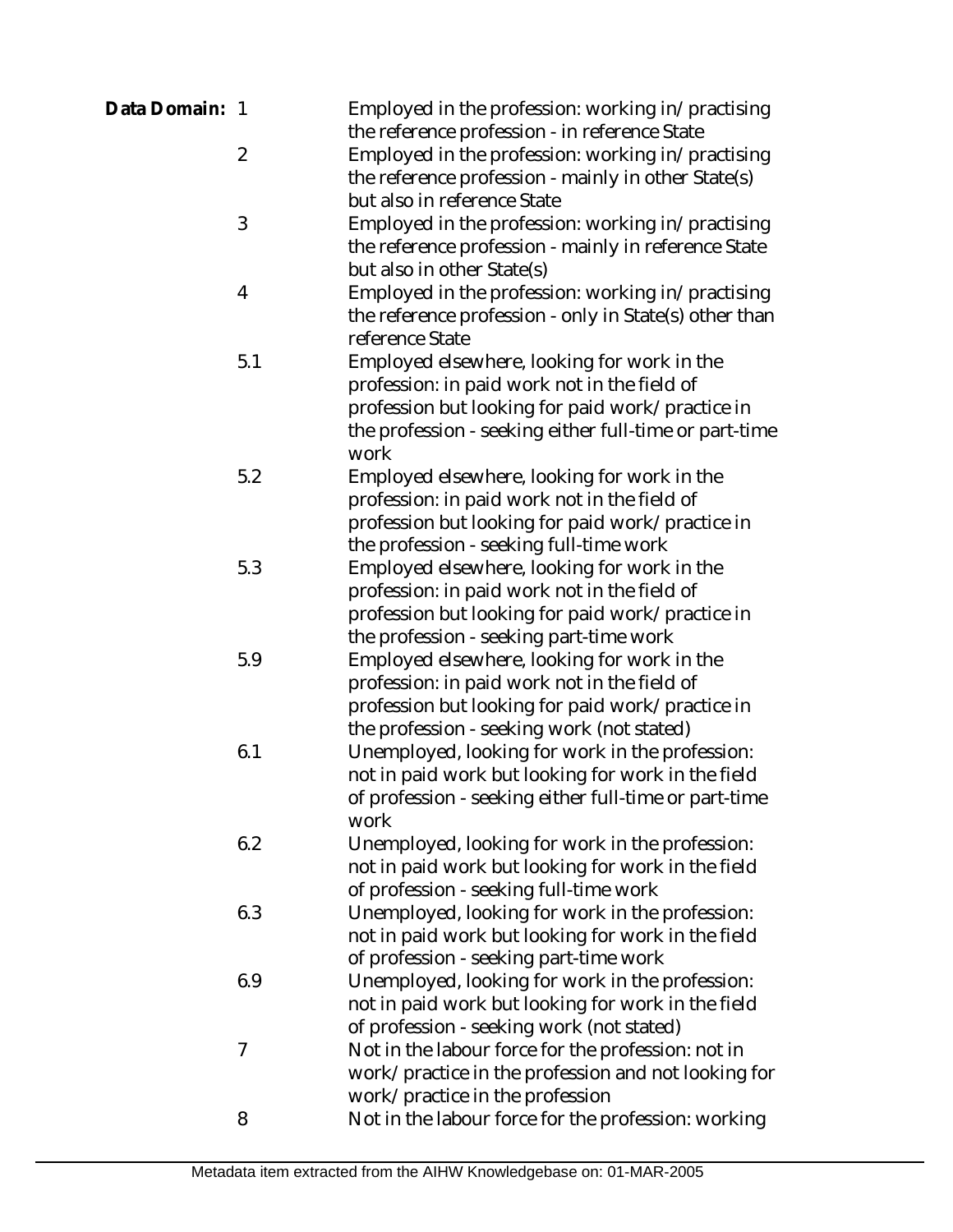|  | overseas<br>9<br>Unknown/not stated                                                                                                                                                                                                                                                                                       |
|--|---------------------------------------------------------------------------------------------------------------------------------------------------------------------------------------------------------------------------------------------------------------------------------------------------------------------------|
|  | Guide For Use: The term 'employed in the profession' equates to persons who<br>have a job in Australia in the field of the reference profession.<br>A person who is normally employed in the profession but is on<br>leave at the time of the annual survey is defined as being<br>employed.                              |
|  | A health professional who is not employed but is eligible to work<br>in, and is seeking employment in the profession, is defined as<br>unemployed in the profession.                                                                                                                                                      |
|  | A health professional looking for work in the profession, and not<br>currently employed in the profession, may be either unemployed<br>or employed in an occupation other than the profession.                                                                                                                            |
|  | A registered health professional who is not employed in the<br>profession, nor is looking for work in the profession, is defined as<br>not in the labour force for the profession.                                                                                                                                        |
|  | Registered health professionals not in the labour force for the<br>profession may be either not employed and not looking for work,<br>or employed in another occupation and not looking for work in<br>the profession.                                                                                                    |
|  | Collection Methods: For the national health labour force collection survey questionnaire,<br>this is the key filter question. It excludes from further survey<br>questions at this point:                                                                                                                                 |
|  | - persons working overseas although working/practising in the                                                                                                                                                                                                                                                             |
|  | reference profession<br>- respondents working only in States other than the reference state<br>- respondents not working in the reference profession and not<br>looking for work in the reference profession                                                                                                              |
|  | It also directs respondents working in the reference State and other<br>States to respond to subsequent questions only in respect of work<br>in the reference State. These distinctions are necessary in order to<br>eliminate multiple counting for respondents renewing licenses to<br>practise in more than one State. |
|  | The definitions of employed and unemployed in this data item<br>differ from ABS definitions for these categories defined in LFA2<br>'Employed persons', LFA8 'Labour force status', LFA9 'Looking for<br>full-time work', LFA10 'Looking for part-time work', LFA12 'Not in                                               |

'Unemployed persons'. The main differences are:

the labour force', LFA13 'Status in employment', and LFA14